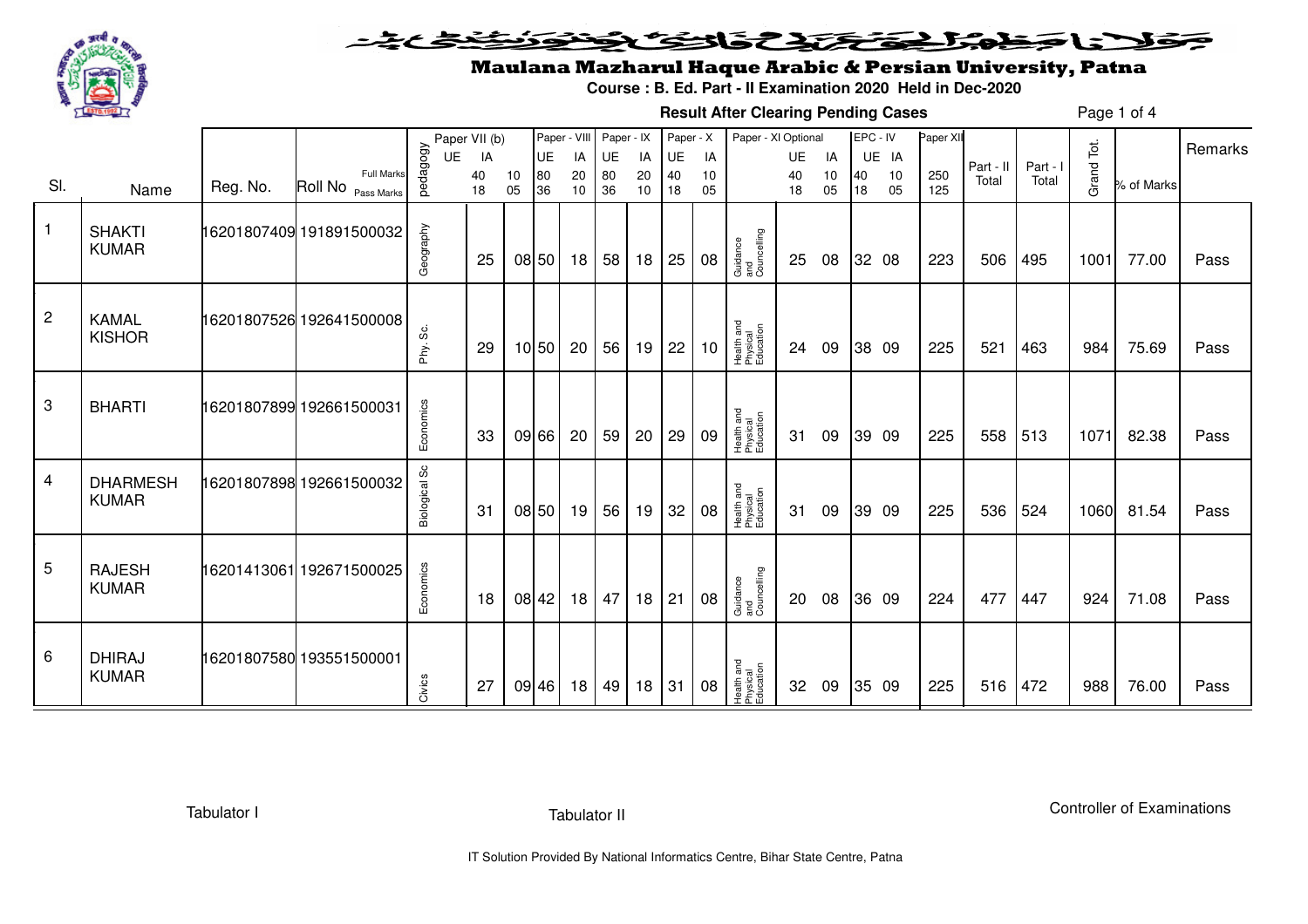

### فلانا جمط وترتيح تكافئ ليحظ 二名とき

## Maulana Mazharul Haque Arabic & Persian University, Patna

**Course : B. Ed. Part - II Examination 2020 Held in Dec-2020**

**Result After Clearing Pending Cases**

Page 2 of 4

|                |                    |          |                               |                      | Paper VII (b) |    |       | Paper - VIII |    | Paper - IX |    | Paper - X | Paper - XI Optional                 |    |    |    | EPC - IV | Paper XII |                    |                   |            |            |         |
|----------------|--------------------|----------|-------------------------------|----------------------|---------------|----|-------|--------------|----|------------|----|-----------|-------------------------------------|----|----|----|----------|-----------|--------------------|-------------------|------------|------------|---------|
|                |                    |          |                               | UE                   | IA            |    | UE    | IA           | UE | IA         | UE | IA        |                                     | UE | IA |    | UE IA    |           |                    |                   |            |            | Remarks |
| SI.            |                    | Reg. No. | Full Marks                    | pedagogy             | 40            | 10 | 80    | 20           | 80 | 20         | 40 | 10        |                                     | 40 | 10 | 40 | 10       | 250       | Part - II<br>Total | Part - I<br>Total | Grand Tot. | % of Marks |         |
|                | Name               |          | Roll No <sub>Pass Marks</sub> |                      | 18            | 05 | 36    | 10           | 36 | 10         | 18 | 05        |                                     | 18 | 05 | 18 | 05       | 125       |                    |                   |            |            |         |
| $\overline{7}$ | <b>GARIMA</b>      |          | 16201807579 193551500002      |                      |               |    |       |              |    |            |    |           |                                     |    |    |    |          |           |                    |                   |            |            |         |
|                | <b>KUMARI</b>      |          |                               | တိ<br>Phy.           | 26            |    | 09 62 | 19           | 40 | 19         | 24 | 09        | Health and<br>Physical<br>Education | 23 | 09 | 37 | -09      | 230       | 516                | 461               | 977        | 75.15      | Pass    |
|                |                    |          |                               |                      |               |    |       |              |    |            |    |           |                                     |    |    |    |          |           |                    |                   |            |            |         |
|                |                    |          |                               |                      |               |    |       |              |    |            |    |           |                                     |    |    |    |          |           |                    |                   |            |            |         |
| 8              | <b>NITU KUMARI</b> |          | 16201807598 193561500001      |                      |               |    |       |              |    |            |    |           |                                     |    |    |    |          |           |                    |                   |            |            |         |
|                |                    |          |                               | English              | 21            |    | 08 48 | 17           | 49 | 17         | 27 | 08        | Health and<br>Physical<br>Education | 22 | 07 |    | 32 08    | 221       | 485                | 447               | 932        | 71.69      | Pass    |
|                |                    |          |                               |                      |               |    |       |              |    |            |    |           |                                     |    |    |    |          |           |                    |                   |            |            |         |
| 9              | <b>VIJAY KUMAR</b> |          | 16201814703 193571500003      |                      |               |    |       |              |    |            |    |           |                                     |    |    |    |          |           |                    |                   |            |            |         |
|                | YADAV              |          |                               | English              | 22            |    | 09 46 | 19           | 46 | 19         | 20 | 09        | Health and<br>Physical<br>Education | 28 | 09 |    | 39 09    | 235       | 510                | 465               | 975        | 75.00      | Pass    |
|                |                    |          |                               |                      |               |    |       |              |    |            |    |           |                                     |    |    |    |          |           |                    |                   |            |            |         |
| 10             | <b>SHIV</b>        |          | 16201814685 193571500021      |                      |               |    |       |              |    |            |    |           |                                     |    |    |    |          |           |                    |                   |            |            |         |
|                | <b>SHANKAR</b>     |          |                               | တိ                   |               |    |       |              |    |            |    |           | Health and<br>Physical<br>Education |    |    |    |          |           |                    |                   |            |            |         |
|                | <b>KUMAR</b>       |          |                               | Phy.                 | 20            |    | 09 44 | 19           | 47 | 19         | 22 | 08        |                                     | 24 | 09 |    | 38 08    | 237       | 504                | 471               | 975        | 75.00      | Pass    |
|                |                    |          |                               |                      |               |    |       |              |    |            |    |           |                                     |    |    |    |          |           |                    |                   |            |            |         |
| 11             | <b>VAIBHAV</b>     |          | 16201814479 193591500048      |                      |               |    |       |              |    |            |    |           |                                     |    |    |    |          |           |                    |                   |            |            |         |
|                | <b>RAJHANS</b>     |          |                               | <b>Biological Sc</b> | 29            |    | 09 60 | 19           | 60 | 19         | 30 | 09        | Guidance<br>and<br>Councelling      | 26 | 09 |    | 39 09    | 249       | 567                | 522               | 1089       | 83.77      | Pass    |
|                |                    |          |                               |                      |               |    |       |              |    |            |    |           |                                     |    |    |    |          |           |                    |                   |            |            |         |
|                |                    |          |                               |                      |               |    |       |              |    |            |    |           |                                     |    |    |    |          |           |                    |                   |            |            |         |
| 12             | <b>PUJA KUMARI</b> |          | 16201700821 193621500061      |                      |               |    |       |              |    |            |    |           |                                     |    |    |    |          |           |                    |                   |            |            |         |
|                |                    |          |                               | History              | 26            |    | 10 42 | 19           | 45 | 20         | 21 | 09        | Peace<br>Education                  | 26 | 09 |    | 38 09    | 247       | 521                | 423               | 944        | 72.62      | Pass    |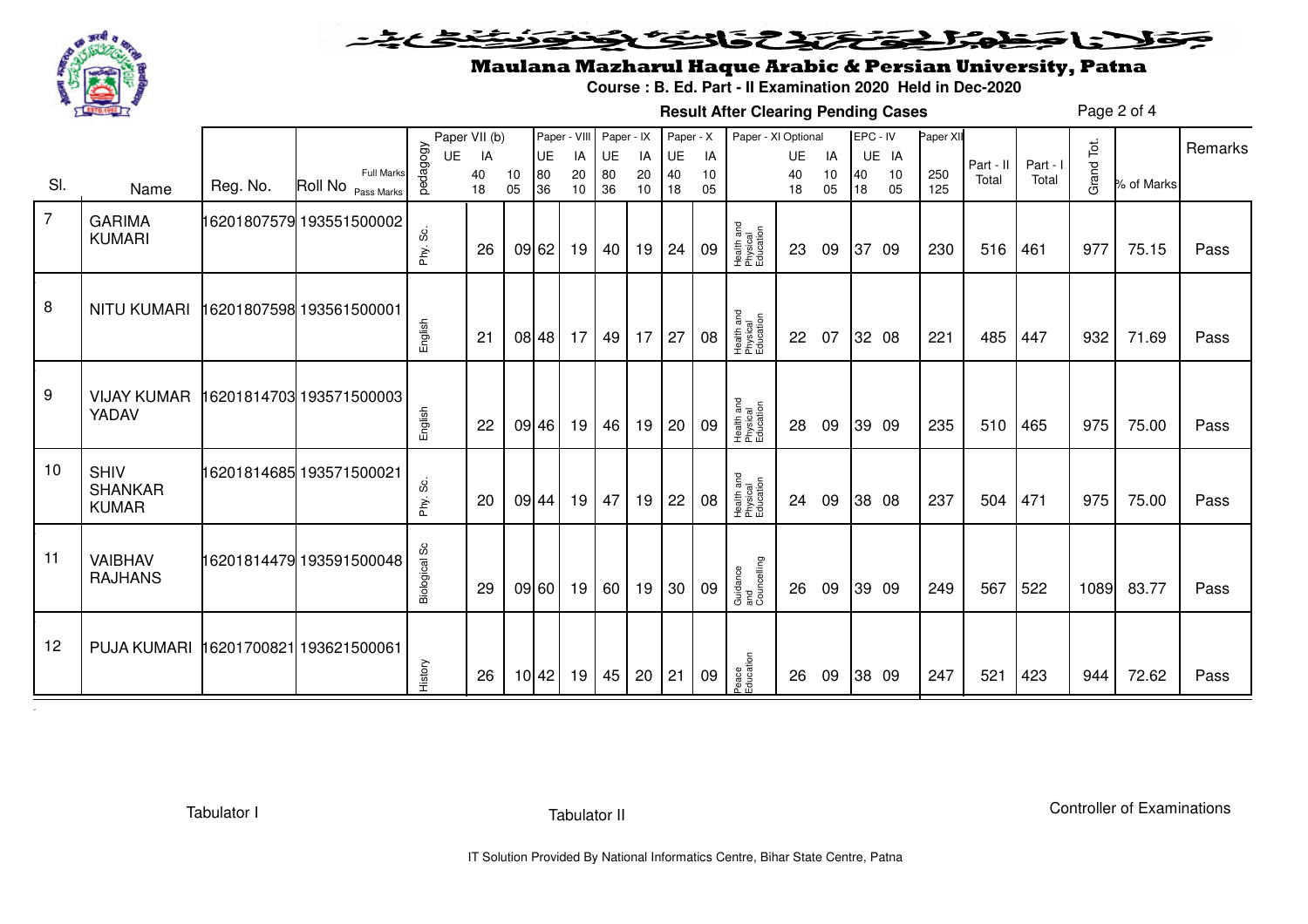

#### <u>خىخى چە ت</u> فلانا جناها يخترع والتكافون ∍

# Maulana Mazharul Haque Arabic & Persian University, Patna

**Course : B. Ed. Part - II Examination 2020 Held in Dec-2020**

**Result After Clearing Pending Cases**

Page 3 of 4

|     |                                                      |          |                                         | Paper VII (b) |          | Paper - VIII |           | Paper - IX |           | Paper - X |           | Paper - XI Optional |                                     |           | EPC - IV |          | Paper XII |            |                    |                   |            |                          |         |
|-----|------------------------------------------------------|----------|-----------------------------------------|---------------|----------|--------------|-----------|------------|-----------|-----------|-----------|---------------------|-------------------------------------|-----------|----------|----------|-----------|------------|--------------------|-------------------|------------|--------------------------|---------|
|     |                                                      |          |                                         | UE            | IA       |              | <b>UE</b> | IA         | <b>UE</b> | IA        | <b>UE</b> | IA                  |                                     | <b>UE</b> | IA       |          | UE IA     |            |                    |                   |            |                          | Remarks |
| SI. | Name                                                 | Reg. No. | <b>Full Marks</b><br>Roll No Pass Marks | pedagogy      | 40<br>18 | 10<br>05     | 80<br>36  | 20<br>10   | 80<br>36  | 20<br>10  | 40<br>18  | 10<br>05            |                                     | 40<br>18  | 10<br>05 | 40<br>18 | 10<br>05  | 250<br>125 | Part - II<br>Total | Part - I<br>Total | Grand Tot. | % of Marks               |         |
| 13  | <b>NIKESH</b><br><b>KUMAR</b><br><b>BHARTI</b>       |          | 16201814735 193671500022                | History       | 24       |              | 09 43     | 19         | 42        | 19        | 23        | 08                  | Health and<br>Physical<br>Education | 29        | 09       | 39 09    |           | 233        | 506                | 464               | 970        | 74.62                    | Pass    |
| 14  | PUJA KUMARI 16201814649 193691500013                 |          |                                         | History       | 27       |              | 09 45     | 18         | 55        | 18        | 24        | 09                  | Health and<br>Physical<br>Education | 25        | 09       |          | 36 09     | 225        | 509                | 498               | 1007       | 77.46                    | Pass    |
| 15  | AMOD YADAV                                           |          | 16201807757 193701500007                | Mathematics   | 20       |              | 08 41     | 18         | 41        | 18        | 26        | 08                  | Health and<br>Physical<br>Education | 27        | 08       | 37 08    |           | 238        | 498                | 459               | 957        | 73.62                    | Pass    |
| 16  | <b>PRINCE</b><br><b>KUMAR</b>                        |          | 16201807706 193701500056                | Phy. Sc.      | 27       | 08 A         |           | 18         | 58        | 18        | 24        | 08                  | Health and<br>Physical<br>Education | 21        | 09       | 38 09    |           | 239        | 477                | 485               | 962        | $\overline{\phantom{a}}$ | Fail    |
| 17  | <b>MANISHA</b><br><b>KUMARI</b>                      |          | 16201814980 193711500001                | History       | 31       |              | 10 55     | 18         | 55        | 19        | 33        | 10                  | Guidance<br>and<br>Councelling      | 32        | 10       | 37 10    |           | 223        | 543                | 495               | 1038       | 79.85                    | Pass    |
| 18  | YOGESHWARI 16201814634 193711500022<br><b>KUMARI</b> |          |                                         | History       | 28       |              | 10 50     | 20         | 46        | 20        | 29        | 10                  | Guidance<br>and<br>Councelling      | 27        | 10       | 40 10    |           | 223        | 523                | 489               | 1012       | 77.85                    | Pass    |
| 19  | <b>SAIMA</b><br><b>IMTESHAL</b>                      |          | 16201814630 193711500026                | Biological Sc | 30       | 10 57        |           | 20         | 51        | 20        | 23        | 10                  | Guidance<br>and<br>Councelling      | 34        | 10       | 40 10    |           | 225        | 540                | 539               | 1079       | 83.00                    | Pass    |